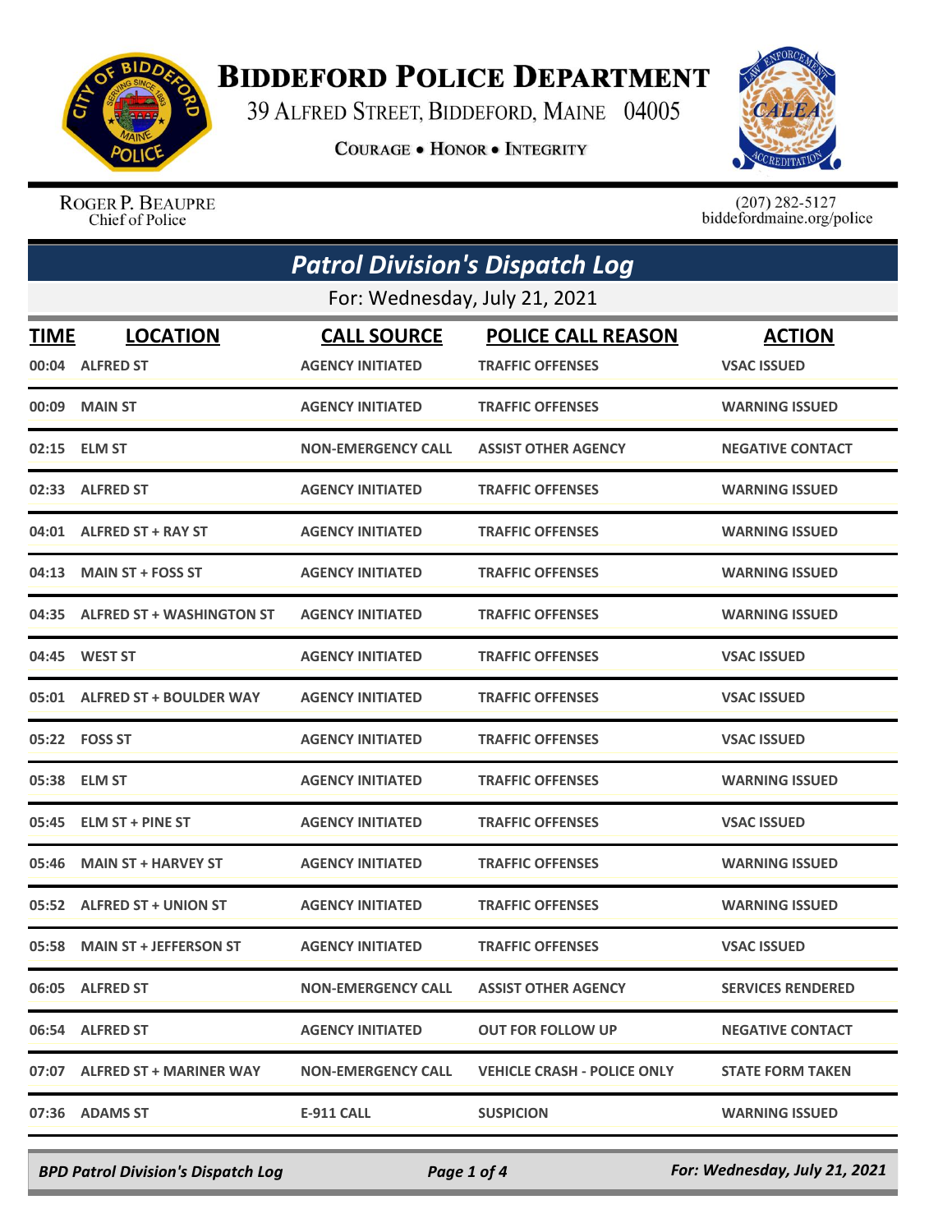| <b>TIME</b> | <b>LOCATION</b><br>07:44 MAIN ST | <b>CALL SOURCE</b><br><b>NON-EMERGENCY CALL</b> | <b>POLICE CALL REASON</b><br><b>CHECK WELFARE</b> | <b>ACTION</b><br><b>REPORT TAKEN</b> |
|-------------|----------------------------------|-------------------------------------------------|---------------------------------------------------|--------------------------------------|
|             | 08:05 POOL ST + KEELY WAY        | <b>AGENCY INITIATED</b>                         | <b>TRAFFIC OFFENSES</b>                           | <b>WARNING ISSUED</b>                |
|             | 08:43 POOL ST + HIDDEN FARM RD   | <b>AGENCY INITIATED</b>                         | <b>TRAFFIC OFFENSES</b>                           | <b>WARNING ISSUED</b>                |
| 08:58       | <b>ELM ST</b>                    | <b>AGENCY INITIATED</b>                         | <b>DISABLED VEHICLE</b>                           | <b>SERVICES RENDERED</b>             |
|             | 09:14 WASHINGTON ST              | <b>NON-EMERGENCY CALL</b>                       | <b>DRINKING IN PUBLIC</b>                         | <b>WARNING ISSUED</b>                |
| 09:18       | <b>MILLER AVE</b>                | <b>E-911 CALL</b>                               | <b>SUSPICION</b>                                  | <b>SERVICES RENDERED</b>             |
|             | 09:51 ALFRED ST                  | <b>AGENCY INITIATED</b>                         | <b>VEHICLE CRASH - POLICE ONLY</b>                | <b>SERVICES RENDERED</b>             |
| 09:52       | <b>MAIN ST</b>                   | <b>NON-EMERGENCY CALL</b>                       | <b>TRESPASSING</b>                                | <b>GONE ON ARRIVAL</b>               |
|             | 10:06 POOL ST + SIMARD AVE       | <b>AGENCY INITIATED</b>                         | <b>TRAFFIC OFFENSES</b>                           | <b>SUMMONS ISSUED</b>                |
|             | 10:12 ALFRED ST                  | <b>E-911 CALL</b>                               | <b>DISTURBANCE / NOISE</b>                        | <b>SERVICES RENDERED</b>             |
|             | 10:13 MAIN ST                    | <b>WALK-IN AT STATION</b>                       | <b>SUSPICION</b>                                  | <b>REPORT TAKEN</b>                  |
|             | 10:32 WASHINGTON ST              | <b>AGENCY INITIATED</b>                         | <b>DOMESTIC COMPLAINTS</b>                        | <b>REPORT TAKEN</b>                  |
| 10:44       | <b>ELM ST</b>                    | <b>E-911 CALL</b>                               | 911 MISUSE                                        | <b>WARNING ISSUED</b>                |
|             | 11:06 POOL ST + PARKSIDE DR      | <b>AGENCY INITIATED</b>                         | <b>TRAFFIC OFFENSES</b>                           | <b>WARNING ISSUED</b>                |
|             | 11:29 POOL ST                    | <b>AGENCY INITIATED</b>                         | <b>OUT FOR FOLLOW UP</b>                          | <b>SERVICES RENDERED</b>             |
|             | 11:39 ELM ST                     | <b>NON-EMERGENCY CALL</b>                       | <b>CRIM THREAT / TERRORIZING</b>                  | <b>REPORT TAKEN</b>                  |
|             | 11:42 POOL ST                    | <b>AGENCY INITIATED</b>                         | <b>OUT FOR FOLLOW UP</b>                          | <b>SERVICES RENDERED</b>             |
|             | 12:07 SULLIVAN ST                | <b>NON-EMERGENCY CALL</b>                       | <b>PARKING COMPLAINT</b>                          | <b>GONE ON ARRIVAL</b>               |
|             | 12:16 POOL ST                    | <b>AGENCY INITIATED</b>                         | <b>PAPERWORK</b>                                  | <b>PAPERWORK NOT SERVED</b>          |
|             | 12:24 ALFRED ST                  | <b>AGENCY INITIATED</b>                         | <b>PAPERWORK</b>                                  | <b>PAPERWORK NOT SERVED</b>          |
|             | 12:32 ALFRED ST                  | <b>AGENCY INITIATED</b>                         | <b>PAPERWORK</b>                                  | <b>PAPERWORK NOT SERVED</b>          |
|             | 12:44 GRAHAM ST                  | <b>AGENCY INITIATED</b>                         | <b>SEX OFFENDER COMPLIANCE CHK</b>                | <b>NO ACTION REQUIRED</b>            |
|             | 12:46 ALFRED ST                  | <b>OTHER</b>                                    | <b>DRUG BOX</b>                                   | <b>SERVICES RENDERED</b>             |
|             | 12:50 TAYLOR ST                  | <b>AGENCY INITIATED</b>                         | <b>SEX OFFENDER COMPLIANCE CHK</b>                | <b>NO ACTION REQUIRED</b>            |
|             | 12:56 KING ST                    | <b>AGENCY INITIATED</b>                         | <b>SEX OFFENDER COMPLIANCE CHK</b>                | <b>NEGATIVE CONTACT</b>              |
|             | 13:02 OLD DOGS LN                | <b>NON-EMERGENCY CALL</b>                       | <b>PARKING COMPLAINT</b>                          | <b>GONE ON ARRIVAL</b>               |
|             |                                  |                                                 |                                                   |                                      |

*BPD Patrol Division's Dispatch Log Page 2 of 4 For: Wednesday, July 21, 2021*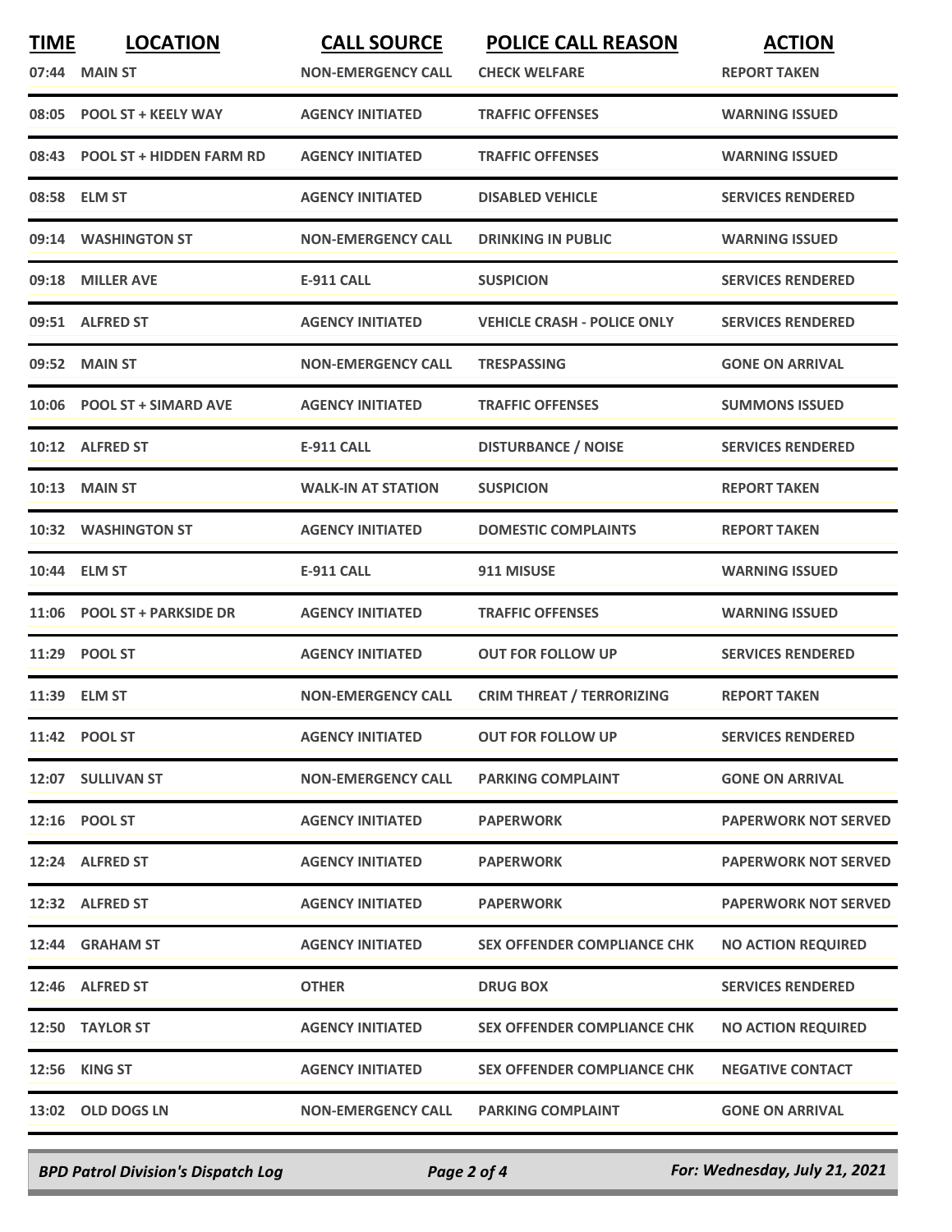| <b>TIME</b> | <b>LOCATION</b><br>13:08 WEST ST + PROSPECT ST | <b>CALL SOURCE</b><br><b>AGENCY INITIATED</b>                                             | <b>POLICE CALL REASON</b><br><b>VEHICLE CRASH - POLICE ONLY</b> | <b>ACTION</b><br><b>STATE FORM TAKEN</b> |
|-------------|------------------------------------------------|-------------------------------------------------------------------------------------------|-----------------------------------------------------------------|------------------------------------------|
|             | <b>13:21 MAIN ST</b>                           | <b>E-911 CALL</b>                                                                         | <b>CHECK WELFARE</b>                                            | <b>REPORT TAKEN</b>                      |
|             | 13:50 HORRIGAN CT                              | <b>AGENCY INITIATED</b>                                                                   | <b>OUT FOR FOLLOW UP</b>                                        | <b>SERVICES RENDERED</b>                 |
| 13:56       | <b>CHADWICK PL</b>                             | <b>NON-EMERGENCY CALL</b>                                                                 | <b>ASSAULT</b>                                                  | <b>REPORT TAKEN</b>                      |
|             | 14:05 JEFFERSON ST + WASHINGTON S RADIO        |                                                                                           | <b>CHECK WELFARE</b>                                            | <b>SERVICES RENDERED</b>                 |
|             | 14:17 POOL ST + MARIAL AVE                     | <b>AGENCY INITIATED</b>                                                                   | <b>TRAFFIC OFFENSES</b>                                         | <b>WARNING ISSUED</b>                    |
|             | 14:50 ALFRED ST                                | <b>WALK-IN AT STATION</b>                                                                 | <b>PAPERWORK</b>                                                | <b>SERVICES RENDERED</b>                 |
|             | 15:14 OAK RIDGE RD                             | <b>AGENCY INITIATED</b>                                                                   | <b>DOMESTIC COMPLAINTS</b>                                      | <b>REPORT TAKEN</b>                      |
|             | 15:18 ELM ST                                   | <b>NON-EMERGENCY CALL</b>                                                                 | <b>ASSAULT</b>                                                  | <b>REPORT TAKEN</b>                      |
|             | 15:50 ELM ST                                   | <b>E-911 CALL</b>                                                                         | <b>VEHICLE CRASH - POLICE ONLY</b>                              | <b>SERVICES RENDERED</b>                 |
|             | 15:52 GEORGE ST                                | <b>AGENCY INITIATED</b>                                                                   | <b>OUT FOR FOLLOW UP</b>                                        | <b>SERVICES RENDERED</b>                 |
|             | 15:57 WATER ST + HIGH ST                       | <b>AGENCY INITIATED</b>                                                                   | <b>TRAFFIC OFFENSES</b>                                         | <b>WARNING ISSUED</b>                    |
|             | 16:02 MAIN ST                                  | <b>NON-EMERGENCY CALL</b>                                                                 | <b>ASSIST WITH MEDICAL W/ ENGINE</b>                            | <b>NO TRANSPORT</b>                      |
|             | 16:05 CLIFFORD ST                              | <b>WALK-IN AT STATION</b>                                                                 | <b>PAPERWORK</b>                                                | <b>SERVICES RENDERED</b>                 |
|             | 16:09 HIGH ST                                  | <b>E-911 CALL</b>                                                                         | <b>WEAPONS</b>                                                  | <b>UNFOUNDED</b>                         |
|             | 16:35 HILL ST + MAIN ST                        | <b>NON-EMERGENCY CALL</b>                                                                 | <b>ROAD HAZARD</b>                                              | <b>SERVICES RENDERED</b>                 |
|             | 17:17 BOULDER WAY                              | <b>E-911 CALL</b>                                                                         | <b>911 CALL TRANSFER</b>                                        | <b>CALL TRANSFERRED</b>                  |
|             | 17:20 ELM ST                                   | E-911 CALL                                                                                | <b>HARASSMENT</b>                                               | <b>SERVICES RENDERED</b>                 |
|             | 17:32 GEORGE ST                                | AGENCY INITIATED OUT FOR FOLLOW UP<br>CHARGE: FAILING TO NOTIFY OF MOTOR VEHICLE ACCIDENT | DEFENDANT: DAVID C ROWLAND  AGE: 28  RESIDENT OF: BIDDEFORD, ME | <b>SUMMONS ISSUED</b>                    |
|             | 17:42 CHADWICK PL                              | <b>NON-EMERGENCY CALL</b>                                                                 | <b>ALL OTHER</b>                                                | <b>SERVICES RENDERED</b>                 |
|             | <b>18:03 MAIN ST</b>                           | <b>AGENCY INITIATED</b>                                                                   | <b>COMMUNITY ENGAGEMENT</b>                                     | <b>SERVICES RENDERED</b>                 |
|             | 18:26 GREEN ST                                 | <b>AGENCY INITIATED</b>                                                                   | <b>PAPERWORK</b>                                                | <b>NEGATIVE CONTACT</b>                  |
|             | 18:29 POOL ST + SEVIGNY AVE                    | <b>AGENCY INITIATED</b>                                                                   | <b>TRAFFIC OFFENSES</b>                                         | <b>WARNING ISSUED</b>                    |
|             | 18:32 ALFRED ST + BOULDER WAY                  | <b>NON-EMERGENCY CALL</b>                                                                 | <b>ALL OTHER</b>                                                | <b>SERVICES RENDERED</b>                 |
|             | 18:38 SACO FALLS WAY                           | <b>WALK-IN AT STATION</b>                                                                 | <b>HARASSMENT</b>                                               | <b>REPORT TAKEN</b>                      |
|             |                                                |                                                                                           |                                                                 |                                          |

*BPD Patrol Division's Dispatch Log Page 3 of 4 For: Wednesday, July 21, 2021*